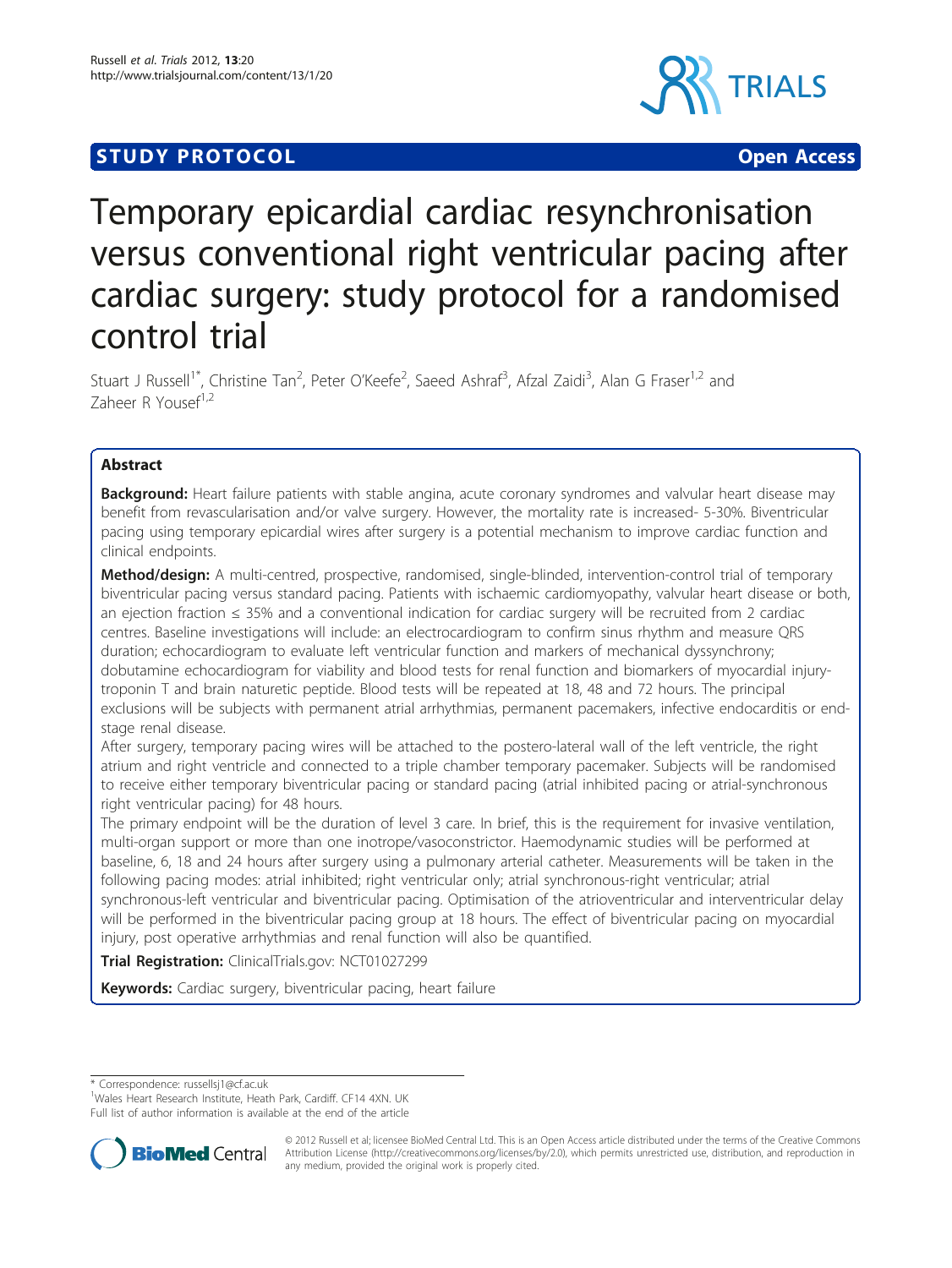# Background

The prevalence of heart failure is increasing throughout the industrialised world. Approximately 2-3% of the general population are diagnosed with heart failure [[1\]](#page-6-0) and the primary aetiology is coronary artery disease. A retrospective analysis of heart failure trials has identified at least 62% of subjects have coronary disease [[2\]](#page-6-0). The total financial cost to the National Health Service is approximately £ 563 million per annum in 2006-7[[3](#page-6-0)].

Modern medical therapy has substantial reduced both morbidity and mortality after a myocardial infarction. ACE inhibitors [\[4](#page-6-0),[5\]](#page-6-0), beta blockers [\[6](#page-7-0)-[8\]](#page-7-0) and aldosterone antagonists [[9,10](#page-7-0)] modulate the renin-angiotensin-aldosterone axis and neurohormonal cascade which reduces major adverse events. These medications arrest the cascade of progressive ventricular remodelling and dilatation observed in heart failure. Further ventricular remodelling can be achieved with biventricular (BiV) pacing through the reversal of electro-mechanical dyssynchrony. The reduction in ventricular volumes correlates to a reduction in heart failure events, arrhythmias and death [[11,12\]](#page-7-0).

Heart failure patients with stable angina and a significant burden of coronary artery disease may benefit from surgical revascularisation. However, the risk of surgery is increased and mortality rates range from 5-30% [\[13\]](#page-7-0). There is limited randomised control data on surgical revascularisation in subjects with severe left ventricular (LV) systolic dysfunction- ejection fraction  $\leq$  35%. The landmark trials of surgical revascularisation in the 1970 excluded subjects with significant LV dysfunction [\[14,15](#page-7-0)].

The Coronary-Artery Bypass Surgery in Patients with LV Dysfunction (STICH) trial was specifically designed to address this issue and compared optimal medical therapy to surgical revascularisation, in subjects with severe LV systolic impairment [\[16\]](#page-7-0). The primary endpoint of all cause mortality was not significant between the 2 groups at 56 months follow-up (41% medical v 36% surgical;  $p =$ 0.12). However, the secondary endpoint of death or cardiovascular hospitalisation was less likely in the surgical group (68% v 58%; p < 0.001).

A sub-study of the STICH trial  $(n = 601)$  also investigated the prognostic value of myocardial viability in patients with severe LV systolic impairment [\[17\]](#page-7-0). Viability was assessed using single-photon emission computer tomography or dobutamine echo. After adjustment for baseline variables there was no significant association between viability and mortality ( $p = 0.21$ ). Neither was there a significant interaction between viability status and treatment assignment with respect to mortality ( $p = 0.53$ ). However, previous meta-analysis of viability ( $n = 3088$ ) reported a 79.6% reduction in annual mortality with revascularisation versus medical therapy when viable myocardium was detected (16% v 3.2%, p < 0.0001) [\[18](#page-7-0)]. There was no advantage of revascularisation in non-viable myocardium.

The ESC guidelines on myocardial revascularisation 2010 [[13\]](#page-7-0) recommend surgical revascularisation in chronic heart failure (ejection fraction  $\leq$  35%) in the following circumstances- Table 1:

In addition, heart failure patients with unstable coronary syndromes and valvular heart disease are potential candidates for cardiac surgery. In view of the increased preoperative risk of surgery, interest has focused on techniques including temporary BiV pacing, to optimise cardiac function and outcome in the post operative period.

BiV pacing can be performed after cardiac surgery via temporary epicardial wires attached to the right atrium, right and left ventricle. Through a mechanism of reversing electro-mechanical dyssynchrony, BiV pacing can augment stroke volume and cardiac output without increasing myocardial oxygen demand. An acute haemodynamic response has been observed in previous studies during implantation of permanent BiV pacemakers - Table [2.](#page-2-0)

These studies were conducted on subjects after optimising medical therapy including ACE inhibitors and beta blockers. Temporary BiV pacing after cardiac surgery has additional considerations. The haemodynamic performance of this technique maybe affected in the presence of inotropes and vasopressors, anaesthetic agents, intra-aortic balloon counter-pulsation, positive pressure ventilation and myocardial injury after circulatory arrest. In addition, ACE inhibitors are frequently discontinued prior to surgery because of post operative hypotension and renal dysfunction [\[19\]](#page-7-0).

Previous trials of temporary BiV pacing after cardiac surgery have produced mixed results- Table [3.](#page-2-0)

The largest trial in this series (Pokushalov et al [[20](#page-7-0)]) enrolled subjects with baseline dyssynchrony. This included a QRS duration > 120 msec or the echo criteria for dyssynchrony used in the CARE-HF trial [[21](#page-7-0)]. In addition, the effect of BiV pacing was not measured

Table 1 Indications for surgical revascularisation in heart failure.

| Indication                                                                                                 |                | Class Level |
|------------------------------------------------------------------------------------------------------------|----------------|-------------|
| CABG is recommended for:                                                                                   |                | R           |
| • Significant left main stenosis                                                                           |                |             |
| • Left main equivalent                                                                                     |                |             |
| • Proximal LAD stenosis, with 2 or 3 vessel disease                                                        |                |             |
| LV aneurysmectomy during CABG is indicated in patients<br>with a large LV aneurysm.                        |                |             |
| CABG should be considered in the presence of viable<br>myocardium irrespective of LV end-systolic volumes. | lla            | R           |
| CABG with ventricular reconstruction may be considered<br>in patients with scarred LAD territory.          | IIb            | R           |
| Revascularisation in the absence of myocardial viability is<br>not recommended.                            | $\mathsf{III}$ | R           |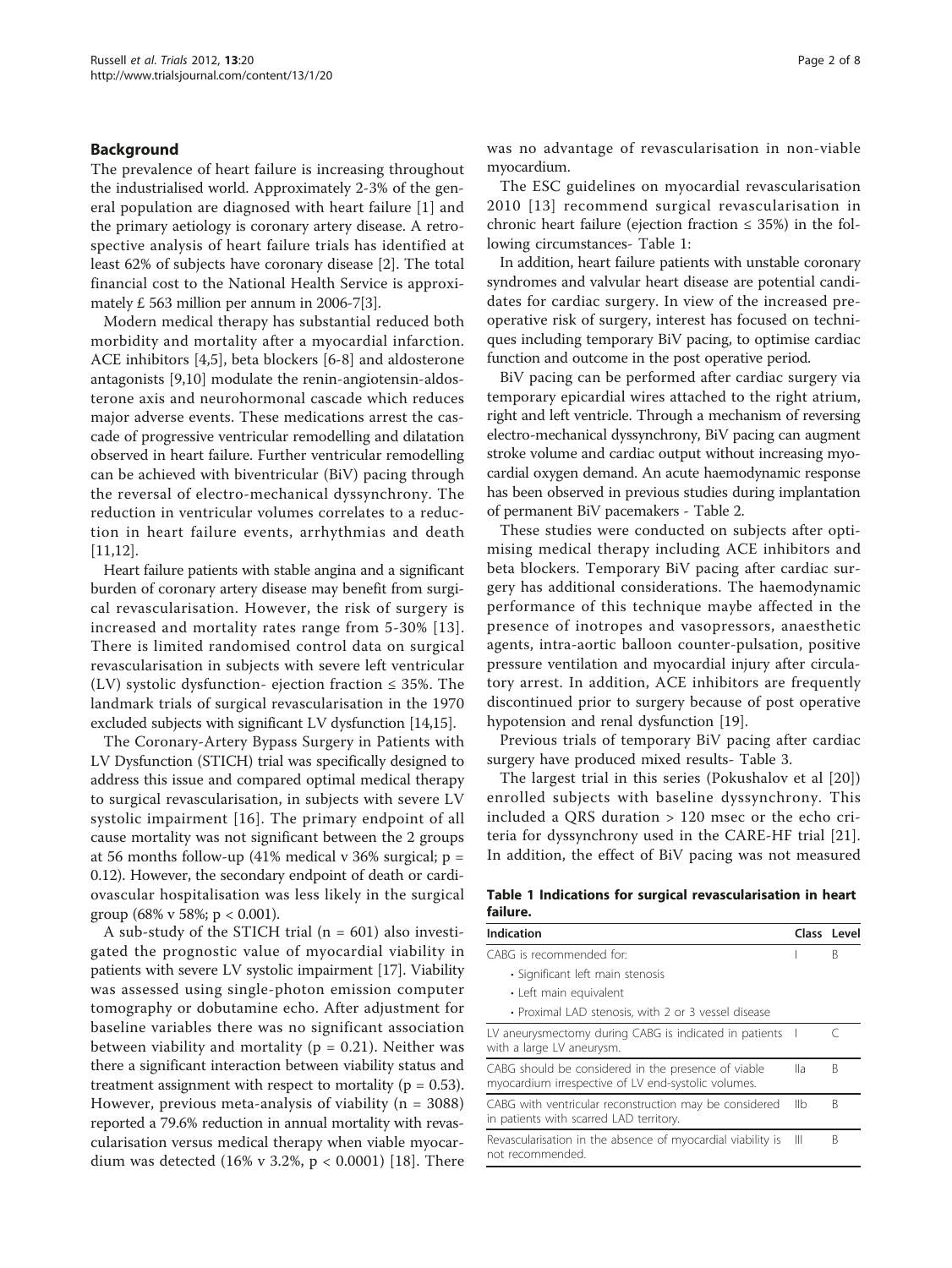| Investigator           | Study title                                                                                               | Sample                                      | Result                                                                    |
|------------------------|-----------------------------------------------------------------------------------------------------------|---------------------------------------------|---------------------------------------------------------------------------|
| Breithardt [26], 2003. | Acute effects of CRT on MR in systolic heart failure.                                                     | $N = 24$<br>$FF < 30\%$<br>I BBB            | Reduction in MR and improvement in dP/<br>$dT$ with BiV, $p < 0.0001$ .   |
| Leclerg [27], 1998.    | Acute haemodynamic effects of BiV in patients with end-<br>stage heart failure.                           | $N = 18$<br>NYHA $\geq$ 3<br>$ORS \geq 120$ | Increase in cardiac index BiV pacing v AAI,<br>$p < 0.001$ .              |
| Aurrichio [28], 1999.  | Effect of pacing chamber and AV delay on acute systolic<br>function of paced patients with heart failure. | $N = 27$<br>NYHA > 3<br><b>BBB</b>          | Improvement in LV dP/dT with BiV pacing<br>v DDD(RV) pacing, $p < 0.01$ . |
| Kass [29], 1999.       | Improved LV mechanics from acute VDD pacing in patients<br>with DCM and conduction delay.                 | $N = 18$<br>ORS > 120                       | Improvement in LV dP/dT with BiV pacing<br>v AAI, $p < 0.05$ .            |

<span id="page-2-0"></span>Table 2 Trials of acute haemodynamic response to biventricular pacing.

in subjects with an intra-aortic balloon pump. Therefore, additional studies to assess the clinical and haemodynamic effects of BiV pacing in all subjects in sinus rhythm with severe LV systolic impairment, ejection fraction (EF)  $\leq$  35% irrespective of baseline dyssynchrony are indicated. This includes haemodynamic studies of BiV pacing in subjects who require intra-aortic balloon counter-pulsation and further evaluation of atrioventricular (AV) and interventricular (VV) optimisation.

# Methods/Design

#### Hypothesis

• Post operative biventricular pacing may improve acute haemodynamic function after surgery by reversal of electro-mechanical dyssynchrony.

• Temporary BiV pacing may reduce the requirements for inotropic support, ventilation and renal replacement therapy and hence the duration of level 3 care.

# Table 3 Acute BiV pacing studies after cardiac surgery.

• Optimisation of BiV pacing intervals may provide additional haemodynamic benefit compared to nominal settings.

# Study design

A multi-centred, prospective, randomised, single-blinded, intervention-control trial of patients with severely impaired LV systolic function ( $EF \leq 35\%$ ) undergoing cardiac surgery for revascularisation, valve surgery or both. Inclusion and exclusion criteria are detailed in Table [4](#page-3-0).

The trial was approved by the 'Research and Development' departments, at the University Hospital of Wales, Cardiff (09/CAD/4628-sponsor) and Morriston Hospital, Swansea, UK (S10CardS961). The trial has been approved by the Dyfred Powys Research Ethics Committee-09/WMW01/27. The trial will be conducted in accordance with the 'Declaration of Helsinki' and all subjects will provide written consent. This trial is registered with clinicaltrials.gov NCT01027299.

|                              | a really provided alamina area. The same and delight                                  |                                          |                                                                                                     |
|------------------------------|---------------------------------------------------------------------------------------|------------------------------------------|-----------------------------------------------------------------------------------------------------|
| Investigator                 | Study title                                                                           | Sample                                   | Result                                                                                              |
| Pokushalov [20],<br>2010.    | CABG with CRT in patients with ischaemic heart failure<br>and dyssynchrony.           | $N = 178$<br>$EF \leq 35\%$<br>ORS > 120 | Reduced mortality with CRT, $p = 0.006$ , reduced<br>LOS and improved CI at 48 hours, $p < 0.001$ . |
| Eberhardt [30],<br>2009.     | BiV pacing after CABG in patients with reduced LV<br>function.                        | $N = 94$<br>$EF \leq 40\%$               | No significant difference between BiV and other<br>pacing modes on haemodynamics or LOS.            |
| Hanke [24], 2009.            | BiV pacing after cardiopulmonary bypass in patients with<br>reduced LV function.      | $N = 21$<br>$EF < 35\%$<br>ORS > 120     | BiV superior to DDD(RV) pacing but not DDD(LV)<br>or AAI pacing.                                    |
| Evonich [31],<br>2008.       | Temporary BiV pacing in cardiac patients with severely<br>reduced LV function.        | $N = 40$<br>$EF \leq 30\%$               | No significant change in LOS or haemodynamic<br>function with BiV.                                  |
| Hamad [32],<br>2009.         | Acute haemodynamic effect of CRT in patients with poor<br>LV function during surgery. | $N = 11$<br>ORS > 130<br>$EF \leq 35\%$  | Optimised (W) BIV pacing improved<br>haemodynamics ( $p = 0.03$ ) v RV pacing.                      |
| Muehlschlegel<br>[33], 2008. | Temporary BiV pacing after CABG in patients with<br>reduced ejection fraction.        | $N = 10$<br>FF < 50%<br>ORS > 120        | Significant improvement in cardiac output with<br>BiV v DDD(RV or LV).                              |
| Dzemali [34],<br>2008.       | Impact of different pacing modes on LV function<br>following CABG.                    | $N = 80$<br>$EF \leq 35\%$               | Patients with dilated LV (mean 65 v 52mm) more<br>likely to respond to BiV, $p < 0.001$ .           |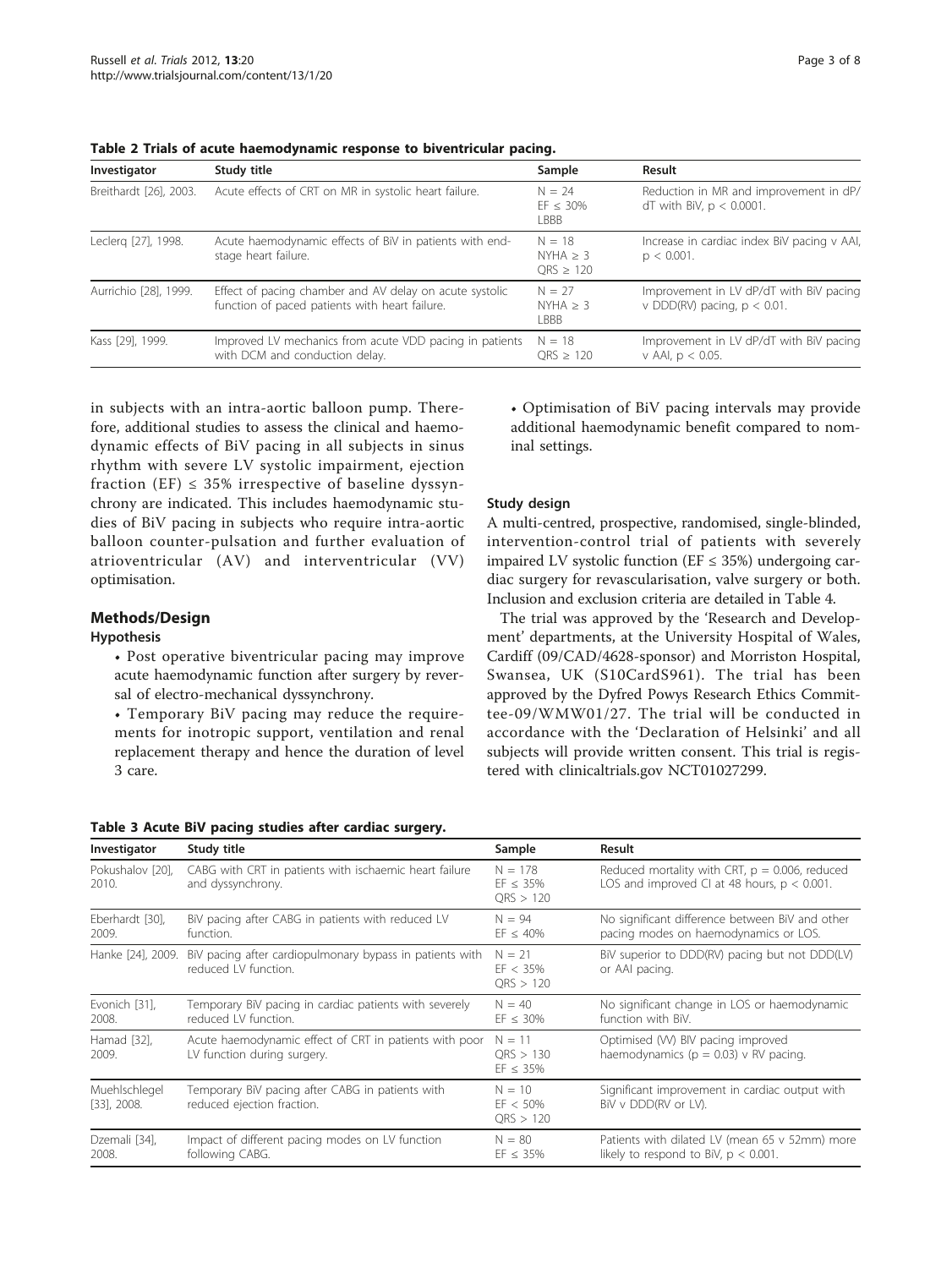# <span id="page-3-0"></span>Table 4 Inclusion and exclusion criteria.

| Inclusion criteria                                   | <b>Exclusion criteria</b>               |
|------------------------------------------------------|-----------------------------------------|
| Age $> 18$ years                                     | Permanent pacemaker or<br>defibrillator |
| Sinus rhythm                                         | Infective endocarditis                  |
| Surgical revascularisation, valve surgery<br>or both | Hypertrophic cardiomyopathy             |
|                                                      | Off pump cardiac surgery                |
|                                                      | Permanent atrial arrhythmia             |
|                                                      | Renal failure (dialysis<br>dependent)   |
|                                                      | Emergency revascularisation.            |

#### Pre-operation

Patients will be invited to participate in the trial if they are awaiting cardiac surgery. This includes elective patients and in-house referrals scheduled for revascularisation, valve surgery or both. Subjects with a recent history of an acute coronary syndrome or episode of decompensated heart failure (< 30 days) will be included. However, unstable subjects with medically refractory angina and/or pulmonary oedema requiring emergency surgery will be excluded from the trial.

After enrolment an ECG will be performed to confirm sinus rhythm and measure QRS duration and a transthoracic echocardiogram to measure ejection fraction using the Simpson's bi-plane method of discs. A detailed echo study will be performed (GE, Vivid 7, Horten, Norway), to evaluate LV systolic and diastolic function, valve function and cardiac dyssynchrony- Table 5. Subjects with EF > 35% will exit the trial.

Echo measurements of dyssynchrony included:

- Interventricular mechanical delay (= APEI-PPEI)
- Atrio-ventricular delay (APEI)
- Time-delay to peak systolic velocity in the basal segments of the septal and lateral wall using myocardial velocity imaging (MVI) Q analysis.

A repeat transthoracic echo will be performed after discharge from the cardiac intensive care unit (CITU) between day 3 and 5 post surgery.

Baseline blood tests will be sent to measure:

- Full blood count (Haemoglobin, haematocrit and mean cell volume)
- Creatinine (eGFR calculation)
- TnT: Troponin T
- BNP: Brain naturetic peptide

• NGAL: Neutrophil gelatinase associated lipocalinrenal injury

|  |  |  | Table 5 Echo protocol. |
|--|--|--|------------------------|
|--|--|--|------------------------|

| Echo window               | <b>Modality</b>      | <b>Measurement</b>                                  |
|---------------------------|----------------------|-----------------------------------------------------|
| Parasternal long<br>axis  | MMode                | IV internal dimensions                              |
|                           |                      | IV wall thickness                                   |
|                           |                      | Septum to lateral wall delay                        |
|                           | Colour<br>flow       | Mitral regurgitation                                |
| Parasternal short<br>axis | <b>PW</b><br>doppler | RVOT- pulmonary pre-ejection interval<br>(PPEI)     |
|                           | CW<br>doppler        | PA acceleration time                                |
| Apical 4 chamber          | 2D                   | I A and RA area                                     |
|                           |                      | I VEDV and I VESV                                   |
|                           | MMode                | Long axis displacement- RV lateral/LV<br>septal and |
|                           |                      | lateral walls                                       |
|                           | Colour<br>flow       | Mitral regurgitation                                |
|                           | PW<br>doppler        | Mitral inflow                                       |
|                           |                      | LVOT- aortic pre-ejection interval (APEI)           |
|                           |                      | <b>IVRT</b>                                         |
|                           | <b>MVI</b>           | Medial and lateral F'                               |
|                           |                      | Basal segments- peak velocity.                      |
| Apical 2 chamber          | 2D                   | <b>I VEDV and I VESV</b>                            |
|                           | <b>MVI</b>           | Basal segments- peak velocity.                      |
| Apical 3 chamber          | <b>MVI</b>           | Basal segments- peak velocity.                      |

Blood samples will be taken at baseline, 18 hours, 48 hours and 72 hours after admission to CITU.

An assessment of myocardial viability using dobutamine stress echo (GE, Vivid 7, Horten, Norway) will be considered for each patient. Each case will be discussed with the cardiac surgeon before this test. Principal exclusions will be a recent acute coronary syndrome or episode of decompensated heart failure, valvular heart disease, prior viability assessment or physician preference. Viability assessment will be performed by an experienced operator with ECG and blood pressure monitoring. Dobutamine will be initially infused at a rate of 5 microg/kg/min and increased in steps to 10, 20, 30 and 40 micrograms every 3 minutes. Atropine 0.25 mg will be added as a bolus at intervals of 1 minute up to a total dose of 1 mg. The maximum target heart rate =  $[(220 \text{-age}) \times 0.85]$ . Viability will be defined as 5 or more segments with abnormal resting function but manifesting contractile reserve during dobutamine testing [[17\]](#page-7-0).

#### Randomisation

Randomisation into 2 groups will be performed after induction of anaesthesia using commercially available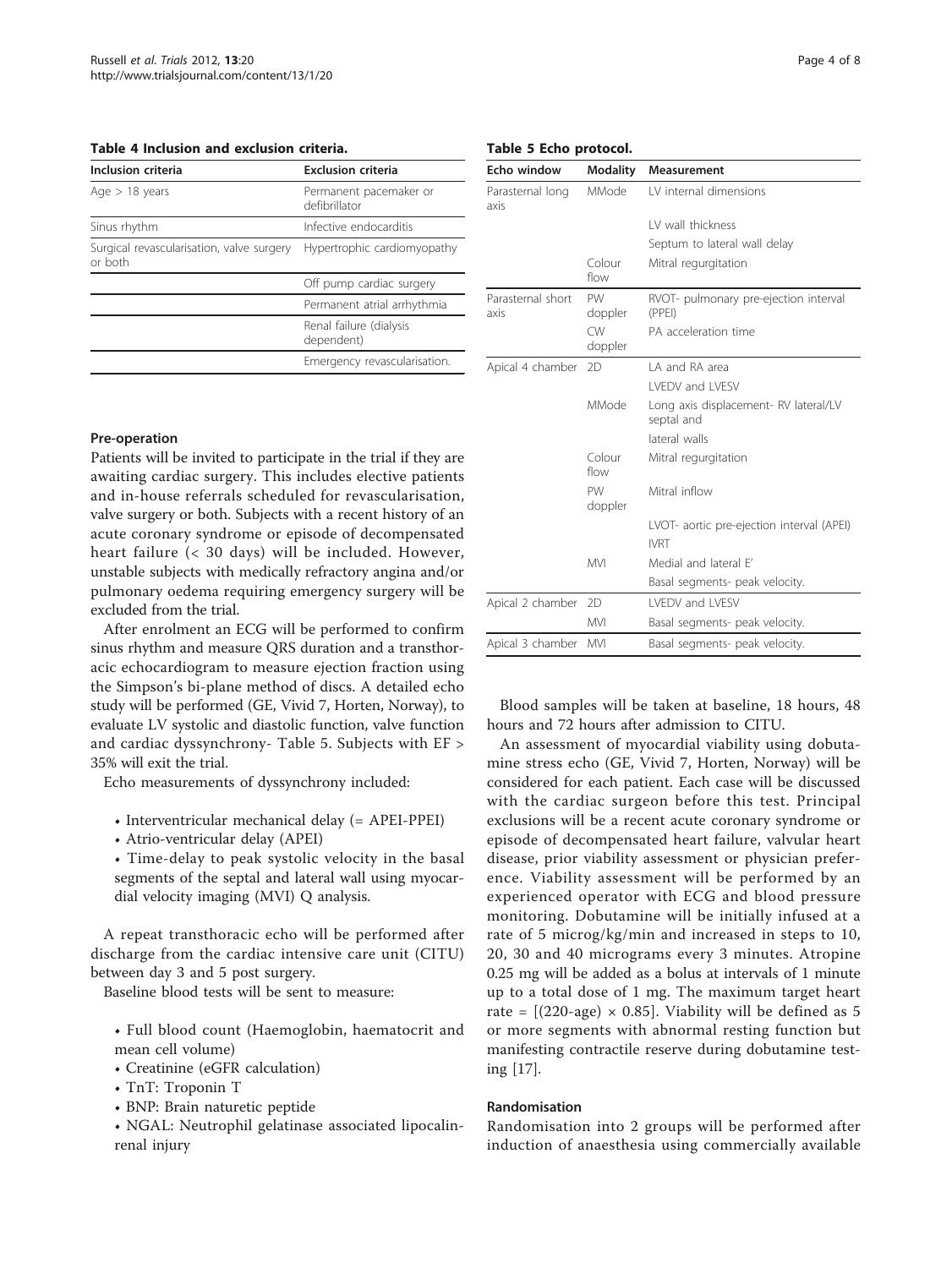software to minimise for confounding variables -Table 6. Group 1 will be assigned to BiV pacing and group 2 to standard pacing. Standard pacing will be atrial inhibited pacing (AAI) unless right ventricular pacing is required, then atrial-synchronous right ventricular pacing (DDD-RV) is indicated. The intended duration of pacing will be 48 hours, but could be modified by the attending physician.

#### Operation

All patients will receive standard monitoring with ECG, pulse oximetry, a radial arterial line with cardiac output monitor attached to a Vigileo monitor (Flotrac MHD8R, Edwards Lifesciences, Dominican Rep). Central line and a pulmonary arterial catheter (either 7.5F CCO: 139HF75P or 7F TD: 131 F7, Edwards Lifesciences, Irvine, USA) will be inserted after intravenous induction of general anaesthesia. The techniques of anaesthesia and cardio-pulmonary bypass (CPB) will be standardized. After premedication with benzodiazepines, anaesthesia will be induced with iv propofol (1-2 mg/kg) and fentanyl (10-20 μg/kg); muscle relaxation will be achieved with rocuronium (1 mg/kg), vecuronium (0.2 mg/kg) or pancuronium bromide (0.1 - 0.2 mg/kg). The airway will be intubated and mechanically ventilated with oxygen, air and isoflurane 1-2%. Propofol and remifentanil infusion may be used in addition to isoflurane for maintenance of anaesthesia.

Intravenous fluids (Hartmann' s solution or gelofusin), vasopressors (metaraminol or phenylephrine) and inotropes (enoximone or milirone, dopamine, noradrenaline and adrenaline etc.) will be titrated according to patients' haemodynamic status. Prophylactic antibiotics (cefuroxime and teicloplanin) and antifibrinolytic agents such as tranexamic acid (2 g) will be administered prior to sternotomy.

Operative monitoring will be identical in all patients. The extracorporeal circuit will comprise a Stockert roller pump (Shiley Inc, Irvine, CA), a Shiley S100 membrane oxygenator, and polyvinylchloride tubes. Patients will be given heparin just before the institution of CPB with 300 IU/kg, with additional dosing as necessary to maintain

Table 6 Variables considered at the time of randomisation.

| Parameter                 | Reference       |             |
|---------------------------|-----------------|-------------|
| IV size                   | $< 60$ mm       | $>60$ mm    |
| QRS duration              | $\leq$ 120 msec | $>120$ msec |
| Euroscore                 | < 10            | >10         |
| Intra-aortic balloon pump | Nο              | Yes         |
| Valve surgery             | Nο              | Yes         |
| Ejection fraction         | $\leq 20\%$     | > 20%       |

the activated clotting time greater than 480 seconds. Non-pulsatile extracorporeal circulation will be initiated at flows of 2.4 to 2.6 L  $m^{-2}$  min<sup>-1</sup>. Moderate systemic hypothermia (32°C nasopharyngeal) will be uniformly used. Cardiac arrest will be achieved by infusion of 1 L of cold blood cardioplegic solution and topical slush.

All distal anastomoses will be performed during a single period of cross clamping, and the proximal anastomoses to the aorta will be completed during the rewarming period. Extracorporeal circulation will be terminated at a nasopharyngeal temperature of 37°C. Heparin will be neutralized after the end of CPB with protamine sulphate (1 mg/100 IU heparin).

Before weaning from the cardio-pulmonary bypass circuit, temporary unipolar epicardial pacing wires will be sutured to the roof of the right atrium, the right ventricular outflow tract and the postero-lateral free wall of the left ventricle (first obtuse marginal territory) avoiding scar tissue. There will be a total of 6 wires, 3 active and 3 indifferent wires. The wires will be attached via extension cables to a temporary external triple chamber pacemaker (Osypka PACE 300, Germany).

Pacing will be commenced prior to separation from the bypass circuit according to each patient's randomisation. Subjects in the BiV group received DDD-BiV pacing, base rate 90 bpm, AV interal 120 msec, max tracking rate 110 bpm, VV interval -5 msec (-ve indicating LV pre-activation). The standard pacing group received AAI pacing at base rate 90 bpm unless ventricular pacing will be indicated. In this situation DDD-RV pacing will be programmed, base rate 90 bpm, AV interval 150 msec and max tracking rate 110 bpm. RV pacing will be kept to a minimum.

Inotropes including, enoximone or milrinone in combination with noradrenaline will be administered according to haemodynamic requirements. The target range for haemodynamic parameters after surgery:

- Mean arterial pressure 60-70 mm Hg
- Pulmonary capillary wedge pressure < 18 mm Hg
- Cardiac index 2.0-2.5  $L/min/m^2$

#### Haemodynamic studies

Haemodynamic studies will be performed after admission to the CITU after surgery (time  $= 0$ ). The first study will be performed using a pulmonary arterial (PA) catheter, once the subject is euvolaemic and has a stable inotropic requirement. Cardiac output/index, pulmonary artery pressures, pulmonary capillary wedge pressure, central venous pressure, mean arterial pressure (MAP) and LV stroke work index will be recorded.

For thermodilution measurements, 3-5 sets of cardiac output measurements will be obtained to ensure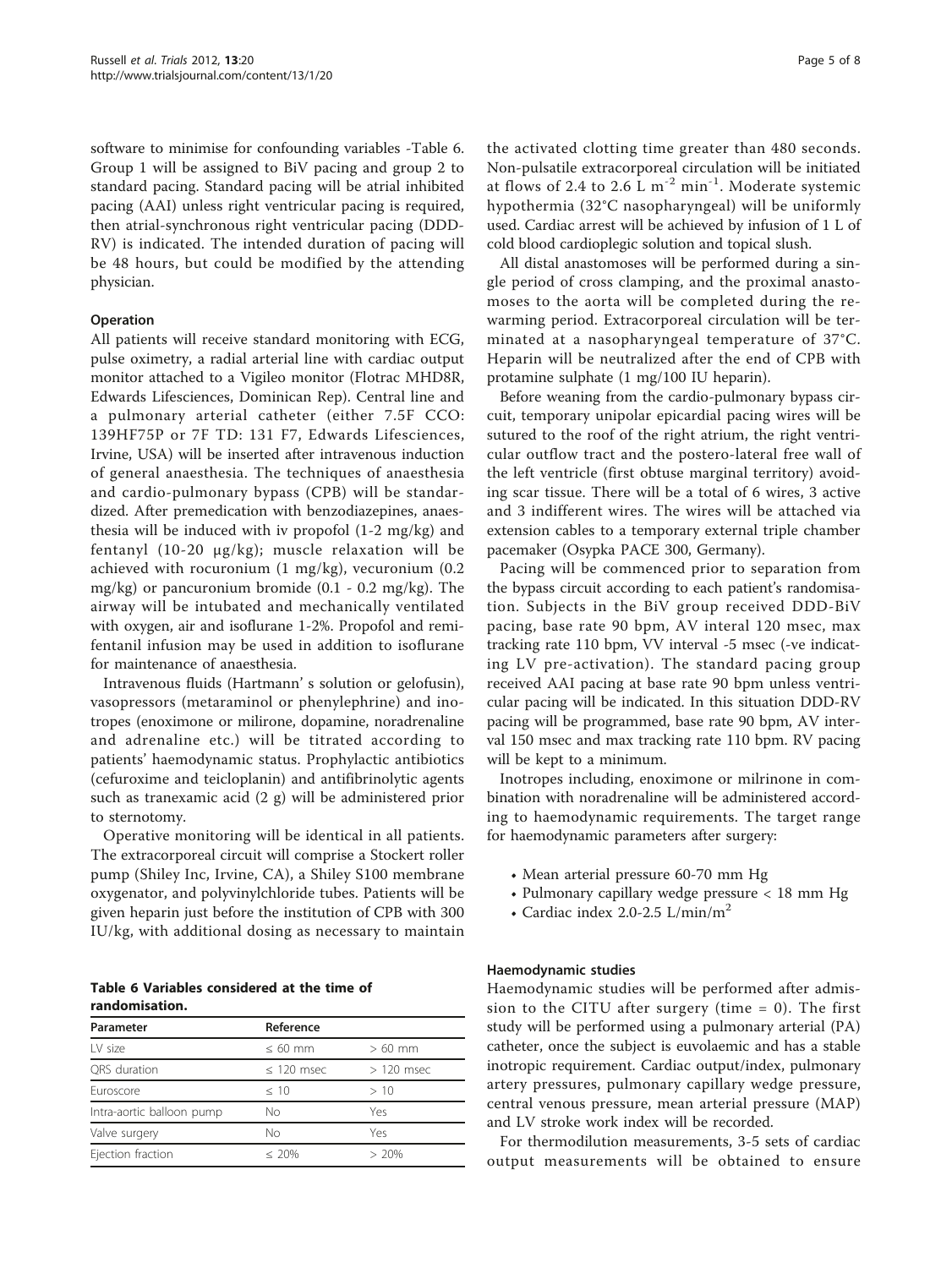consistent results. Measurements will be taken in the following pacing modes: atrial inhibited (AAI), right ventricle only (VVI), dual chamber (DDD-RV) and (DDD-LV) and BiV pacing. A minimum of 5 minutes will be allowed between changing the pacing mode and obtaining haemodynamic data. A pacing mode will be discontinued if it causes > 10 mm Hg drop in MAP. The base rate of pacing will be set at 10 beats above intrinsic rhythm up to a maximum heart rate of 110 bpm. The pacing modes will be selected at random. The studies will be repeated at 6 hours, 18 hours and 24 hours. After the 24 hour measurements the PA catheter will be removed. Cardiac output data will be also obtained from the radial pulse contour analysis (FLO-TRAC) monitor at the same time points as the PA catheter, except for subjects with an intra-aortic balloon pump.

Optimisation of the atrio-ventricular (AV) and interventricular (VV) delays will be performed at 18 hours. A range of AV delays from 80-180 msec in 20 msec intervals and then VV delays from -40 to 40 msec (-ve indicating LV pre-activation) in 20 msec intervals will be performed. The optimal AV and VV delays will be programmed for patients assigned to BiV pacing.

# **Endpoints**

The primary endpoint of the trial is the duration of level 3 care [\[22\]](#page-7-0) required after cardiac surgery. Level 3 care is defined as the duration of invasive mechanical ventilation or multiple organ support or multiple inotropes/ single inotrope and intra-aortic balloon pump. The majority of patients would reach the primary endpoint after extubation and then once weaned down to a single inotrope. In the cases where inotropes are restarted, the endpoint is taken to be the final transition from level 3 to level 2 care before discharge from the intensive care unit.

Secondary endpoints are:

• Cardiac index at 18 hours (AAI v BiV).

• Duration and total dose of inotropes/intra aortic balloon counter-pulsation.

Renal function and requirement for haemofiltration.

• Arrhythmia after surgery until hospital discharge.

• Change in brain naturetic peptide, troponin T and neutrophil gelatinase associated lipocalin.

• Myocardial infarction, re-intubation or resternotomy.

• 30 day all cause mortality.

Subjects will complete the trial 30 days after the operation.

# Statistical Analysis

No previous studies have investigated the effect of BiV pacing on the duration of level 3 care after cardiac surgery; previous studies have reported the total duration of CITU stay.

Pokushalov et al [[20\]](#page-7-0) reported an average CITU stay of  $3.9 \pm 0.6$  days in the subjects after cardiac surgery, compared with  $2.5 \pm 0.5$  days in subjects who had BiV pacing after cardiac surgery - a 36% reduction. We anticipate that the duration of level 3 care will be shorter than the duration of CITU stay, perhaps with less variance, but we have used these mean values and standard deviations for our power calculation.

Using the standard formula described by Campbell and Matchin [[23](#page-7-0)]:

Sample size = 
$$
\frac{2 \times (Z_{1\alpha} + Z_{2\beta})^2 \times \sigma^2}{\delta^2}
$$

 $\sigma$  = standard deviation of the population  $\delta$  = anticipated benefit from the intervention  $(Z_{1\alpha} + Z_{2\beta})$  = normal distribution of function  $(1-\beta) = 80\%$  and  $\alpha = 5\%$ . From standard tables  $(Z_{1\alpha} + Z_{2\beta})^2 = 7.85$ 

Sample size = 
$$
\frac{2 \times (7.85) \times 0.6^2}{(0.15 \times 3.9)^2} = \frac{5.652}{0.342} = 16.5
$$

In order to demonstrate a 15% reduction in the duration of level 3 care, with power 80% and with  $p < 0.05$ for a two-sided test, the estimated total sample size required is 34 subjects.

For haemodynamic comparison of paired data at 18 hours to compare BiV pacing to standard (AAI) pacing, Hanke et al [[24\]](#page-7-0) observed a cardiac index of  $2.7 \pm 0.6$  $L/min/ml<sup>2</sup>$  in the standard pacing group. Allowing a 0.3  $L/min/ml<sup>2</sup>$  (11%) improvement in cardiac index with BiV pacing, significance 5% and power 80%, a sample size of 32 subjects would be required.

Considering both of these previous studies, the minimum number of subjects who will be recruited and randomised into this study, will be 34; allowing for a 1/3 dropout rate, the minimum number to be recruited will be 45. In the 2 cardiac surgical centres in which this study will be performed the proportions of all patients undergoing cardiac surgery who have impaired LV function and sinus rhythm, and who would therefore be eligible for the study are 2% and 8% (approximately 65 patients in a total of 1414 operations per year); this study should therefore be feasible within a maximum of 2 years.

Data obtained for the primary endpoint and haemodynamic studies will be analysed for normality using the Kolmogorov-Smirnov test. Normally distributed variables will be analysed using unpaired or paired Student's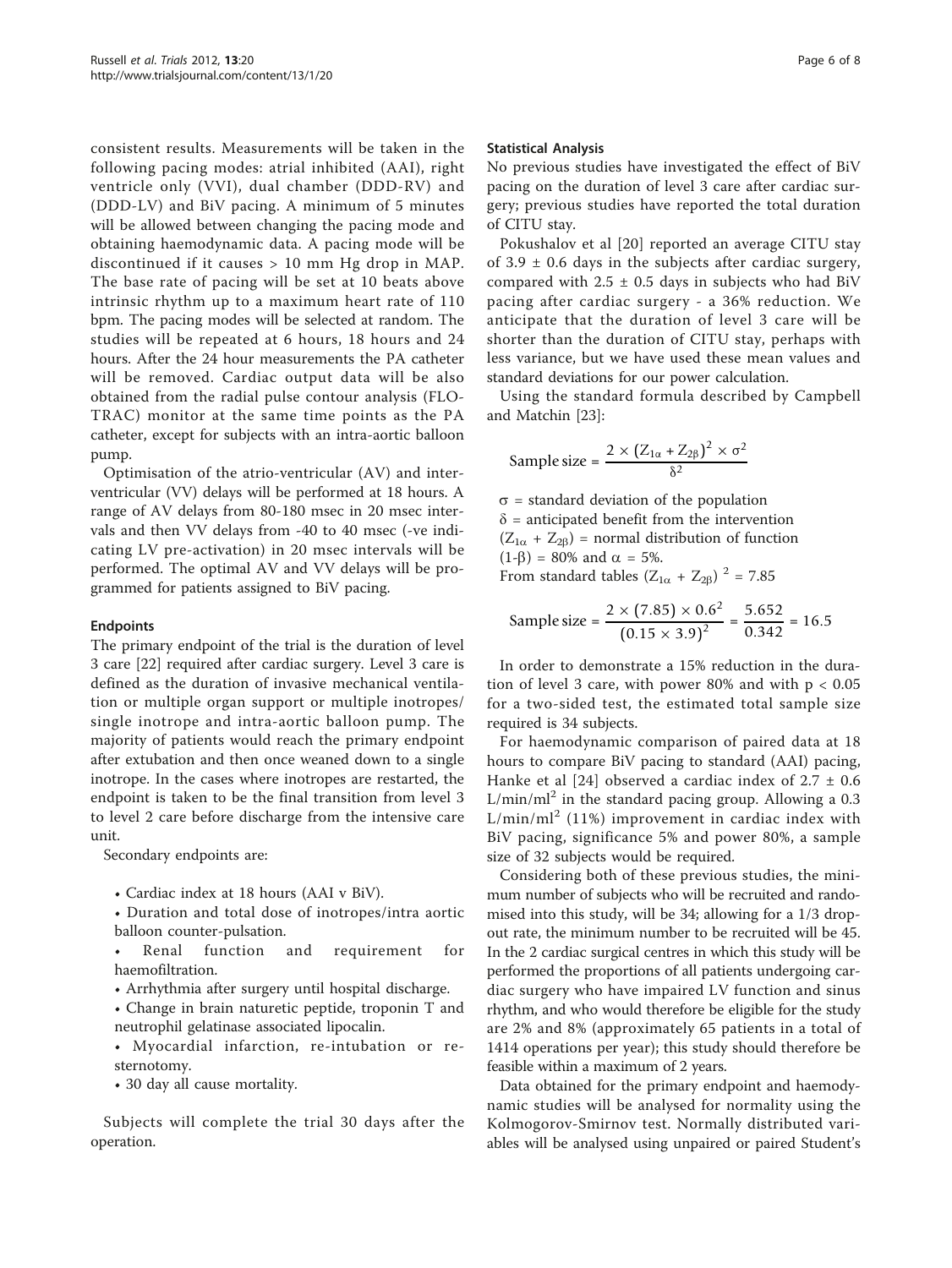<span id="page-6-0"></span>T tests respectively. Non-parametric data will be analysed using the Mann-Whitney U or Kruskal-Wallis test. If continuous variables are not matched between intervention and control groups at baseline, inter-group comparisons will be made using an analysis of covariance with adjustments made for baseline differences. Changes in proportions for categorical data will be analysed with the Chi-square test or Fisher's exact test.

Analysis will be intention-to-treat and a p-value of < 0.05 will be considered statistically significant.

### Monitoring and safety

All adverse events, including serious adverse events (SAE), will be recorded and followed up for the duration of the study or until resolution. Assessment of adverse events will be performed by study investigators. All SAEs will be graded and reported to the sponsor. Any suspected unexpected serious adverse reactions will be reported to the sponsor and ethics committee.

# Sub-study- control subjects

The beneficial effects of biventricular pacing are related to the reversal of dyssynchrony. The prevalence of dyssynchrony in patients with preserved LV function awaiting cardiac surgery and the effect of bypass surgery on indices of dyssynchrony requires further evaluation.

Therefore, patients in sinus rhythm,  $EF \geq 45\%$  and awaiting revascularisation will be invited into the substudy. A transthoracic echocardiogram will be performed (Table [5](#page-3-0)) before and after surgery, on day 3-5. The data will be analysed for acute changes in mechanical dyssynchrony after on-pump surgery.

Wang et al [[25](#page-7-0)] measured the interventricular delay in hypertensive subjects with preserved LV function- 21 msec ± 19. Using a 5% significance level and 80% power, to detect a 20 msec change in IVMD, a sample size of 8 subjects is needed.

#### Summary

This trial is designed to assess the clinical and haemodynamic response to temporary BiV pacing after cardiac surgery. All subjects in sinus rhythm with severe LV systolic impairment (EF  $\leq$  35%) will be enrolled, irrespective of QRS duration or pre-operative requirement for intra aortic balloon counter pulsation.

A reduction in the length of level 3 care, acute haemodynamic optimisation or protection against arrhythmias or renal dysfunction/haemofiltration with BiV pacing would be a clinically significant finding.

### Trial status

The trial started recruitment in February 2009 and we have recruited 31 patients.

#### List of abbreviations

AAI: Atrial inhibited pacing; APEI: Aortic pre-ejection interval; AV: Atrioventricular; BiV: Biventricular; BNP: Brain naturetic peptide; BPM: Beats per minute; CABG: Coronary artery bypass surgery; CCO: Continuous cardiac output; CI: Cardiac index; CITU: Cardiac intensive care unit; CRT: Cardiac resynchronisation therapy; CW: Continuous wave Doppler; DCM: Dilated cardiomyopathy; DDD: Dual chamber pacing; EC: Electrocardiogram; eGRF: Estimated glomerular filtration rate; EF: Ejection fraction; IVRT: Isovolaemic relaxation time; LA: Left atrium; LAD: Left anterior descending coronary artery; LOS: Length of stay; LV: Left ventricle; LVEDV/LVESV: Left ventricular end-diastolic volume/left ventricular end-systolic volume; MAP: Mean arterial pressure; MR: Mitral regurgitation; MVI: Myocardial velocity imaging; NGAL: Neutrophil gelatinase associated lipocalin; PA: Pulmonary artery; PPEI: Pulmonary pre-ejection interval; PW: Pulse wave Doppler; RA: Right atrium; RV: Right ventricle; RVOT: Right ventricular outflow tract; SAE: Serious adverse event; TD: Thermodilution; TnT: Troponin T; VV: Interventricular; VVI: Ventricular inhibited pacing

#### Acknowledgements

SJR has received an unrestricted educational grant from St Jude Medical. ZRY is a NISCHR fellow.

#### Author details

<sup>1</sup>Wales Heart Research Institute, Heath Park, Cardiff. CF14 4XN. UK. <sup>2</sup>University Hospital of Wales, Heath Park, Cardiff. CF14 4XW. UK. <sup>3</sup>Morriston Hospital Swansea. SA6 6NL. UK.

#### Authors' contributions

All authors have been involved in the design of the study and the drafting of the manuscript and will participate in patient recruitment and. SJR will collect the data including haemodynamic measurements using the pulmonary arterial catheter and the trial transthoracic echocardiograms. AGF will perform the dobutamine viability studies. All authors will be involved in the statistical analysis and data interpretation. All authors have read and approved the final manuscript.

#### Authors' information

SJR is a Cardiology Research Fellow.

#### Competing interests

The sponsor form this trial is the Cardiff and Vale Local Heath Board (formerly the University of Wales NHS Trust) Cardiff, Wales, UK.

#### Received: 22 July 2011 Accepted: 20 February 2012 Published: 20 February 2012

#### References

- Dickstein K, Cohen-Solal A, Filippatos G, McMurray JJ, Ponikowski P, Poole-Wilson PA, Stromberg A, van Veldhuisen DJ, Atar D, Hoes AW, Keren A, Mebazaa A, Nieminen M, Priori SG, Swedberg K: [Esc guidelines for the](http://www.ncbi.nlm.nih.gov/pubmed/18826876?dopt=Abstract) [diagnosis and treatment of acute and chronic heart failure 2008: The](http://www.ncbi.nlm.nih.gov/pubmed/18826876?dopt=Abstract) [task force for the diagnosis and treatment of acute and chronic heart](http://www.ncbi.nlm.nih.gov/pubmed/18826876?dopt=Abstract) [failure 2008 of the european society of cardiology. Developed in](http://www.ncbi.nlm.nih.gov/pubmed/18826876?dopt=Abstract) [collaboration with the heart failure association of the esc \(hfa\) and](http://www.ncbi.nlm.nih.gov/pubmed/18826876?dopt=Abstract) [endorsed by the european society of intensive care medicine \(esicm\).](http://www.ncbi.nlm.nih.gov/pubmed/18826876?dopt=Abstract) Eur J Heart Fail 2008, 10(10):933-989.
- 2. Gheorghiade M, Sopko G, De Luca L, Velazquez EJ, Parker JD, Binkley PF, Sadowski Z, Golba KS, Prior DL, Rouleau JL, Bonow RO: [Navigating the](http://www.ncbi.nlm.nih.gov/pubmed/16966596?dopt=Abstract) [crossroads of coronary artery disease and heart failure.](http://www.ncbi.nlm.nih.gov/pubmed/16966596?dopt=Abstract) Circulation 2006, 114(11):1202-1213.
- 3. Cleland JG, McDonagh T, Rigby AS, Yassin A, Whittaker T, Dargie HJ: [The](http://www.ncbi.nlm.nih.gov/pubmed/21173198?dopt=Abstract) [national heart failure audit for england and wales 2008-2009.](http://www.ncbi.nlm.nih.gov/pubmed/21173198?dopt=Abstract) Heart 2011, 97(11):876-886.
- 4. Gissi-3: Effects of lisinopril and transdermal glyceryl trinitrate singly and together on 6-week mortality and ventricular function after acute myocardial infarction. Gruppo italiano per lo studio della sopravvivenza nell'infarto miocardico. Lancet 1994, 343(8906):1115-1122.
- Effect of ramipril on mortality and morbidity of survivors of acute myocardial infarction with clinical evidence of heart failure. The acute infarction ramipril efficacy (aire) study investigators. Lancet 1993, 342(8875):821-828.